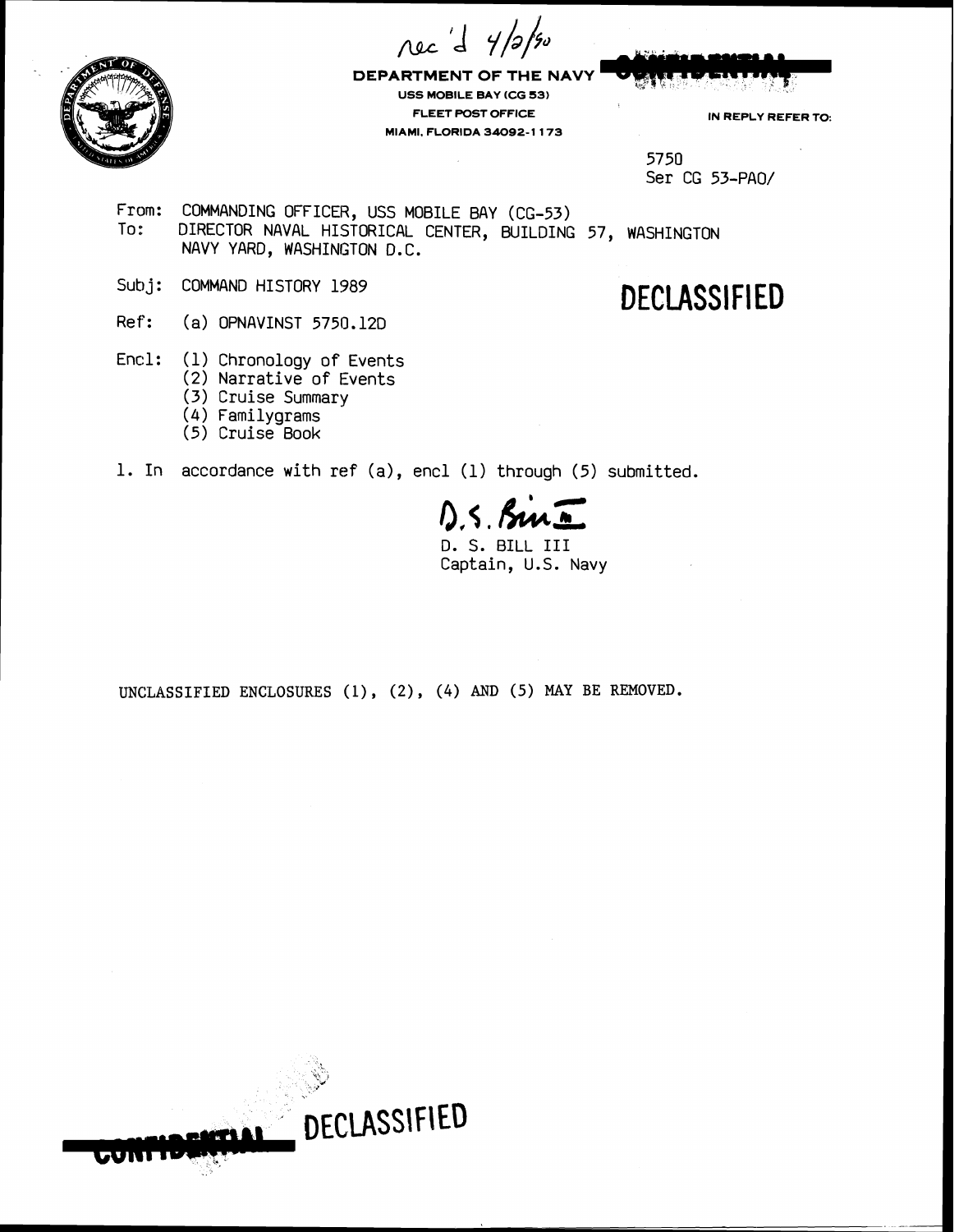## **COMMAND HISTORY 1989**

## CHRONOLOGY

BATTLE FORCE INPORT TRAINING(BFIT): 9 - 27 JANUARY FLEET EXERCISE (ADVANCED) 2-89: 8 - 27 FEBRUARY NUCLEAR TECHNICAL PROFICIENCY INSPECTION (NTPI): 6 - 7 MARCH COMBAT SYSTEMS READINESS REVIEW(CSRR) PHASE I: 13 - 17 MARCH AVIATION CERTIFICATION(AVCERT): 13 - 17 MARCH AVIATION READINESS EXAM(ARE) : 13 - 17 MARCH COMMAND INSPECTION: 13 - 17 MARCH NAVAL SAFETY CENTER SURVEY: 13 - 17 MARCH MOBILE BAY EARNED SECNAV ENERGY CONSERVATION AWARD: 1 APRIL SUPPLY MANAGEMENT INSPECTON: 10 - 21 APRIL 3M INSPECTION: 10 - 21 APRIL COMBAT SYSTEMS READINESS REVIEW(CSRR) PHASE 11: 10 - 21 APRIL MEDITERRANEAN/INDIAN OCEAN DEPLOYMENT 11 MAY - 30 SEPTEMBER PORT VISIT MALAGA, SPAIN: 24 - 29 MAY PORT VISIT BENIDORM, SPAIN: 3 - 8 JUNE EMBARK COMMANDER DESTROYER SQUADRON TWENTY-TWO: 6 JUNE NATIONAL WEEK EXERCISE: 9 - 14 JUNE PORT VISIT HAIFA, ISRAEL: 19 - 23 JUNE DEBARK COMMANDER DESTROYER SQUADRON TWENTY-TWO: 21 JUNE TRANSIT OF SUEZ CANAL: 24 JUNE TRANSIT OF GULF OF ADEN/RED SEA: 25 - 29 JUNE OPERATIONS IN GULF OF OMAN: 25 JUNE - 9 JULY TRANSIT OF INDIAN OCEAN SOUTHWARD TO DIEGO GARCIA: 9 - 18 JULY EMBARK COMMANDER DESTROYER SQUADRON TWENTY-TWO: 9 JULY encl (1)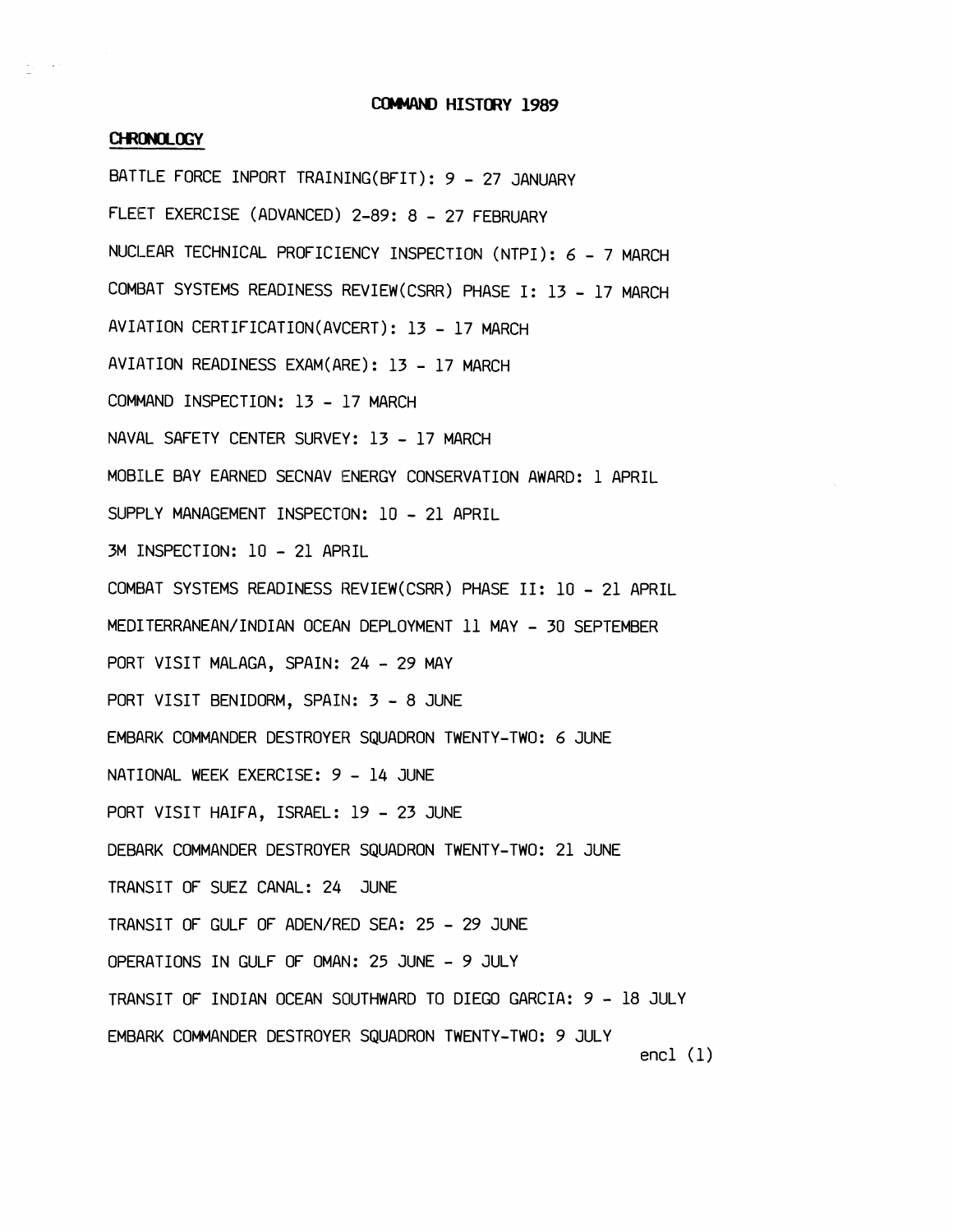BATTLE GROUP WEAPONS WEEK EXERCISES: 11 - 17 JULY MOBILE BAY'S FIRST CROSSING OF THE EQUATOR: 12 JULY PORT VISIT DIEGO GARCIA: 18 - 21 JULY DEBARK COMMANDER DESTROYER SQUADRON TWENTY-TWO: 19 JULY TRANSIT OF INDIAN OCEAN NORTHWARD ENROUTE THAILAND: <sup>21</sup>- <sup>27</sup>JULY PORT VISIT PHUKET, THAILAND; 27 JULY - 1 AUGUST TRANSIT INDIAN OCEAN WESTWARD ENROUTE NORTH ARABIAN SEA: 1 - 8 AUGUST OPERATIONS NORTH ARABIAN SEA: 8 - <sup>17</sup>AUGUST (MOBILE BAY RECEIVED THE ARMED FORCES EXPEDITIONARY MEDAL FOR OPERATIONS CONDUCTED WHILE IN THE NORTH ARABIAN SEA. MEDAL AUTHORIZED 1 JAN <sup>90</sup> MOBILE BAY EARNS SEA SERVIlCE DEPLOYMENT RIBBON: 11 AUG PORT VISIT MUSCAT, OMAN: 14 - 17 AUGUST TRANSIT SOUTHWARD TO RED SEA: <sup>17</sup>- 31 AUGUST PASSEX WITH OMANI NAVY: 19 - 23 AUGUST TRANSIT NORTHWARD THROUGH RED SEA: 1 - 5 SEPTEMBER PASSEX WITH ROYAL NAVY: 2 - 4 SEPTEMBER TRANSIT THROUGH SUEZ CANAL.: 5 SEPTEMBER ASSISTANCE IN EVACUATION OF AMERICAN EMBASSY IN LEBANON: 6 SEPTEMBER TRANSIT TO WESTMED ENROUTE PALMA, SPAIN: 6 - 9 SEPTEMBER PORT VISIT PALMA, SPAIN: 9 - 12 SEPTEMBER PORT VISIT NEWPORT, RHODE ISLAND: 22 - 25 SEPTEMBER OPERATIONAL PROPULSION PLANT EXAMINATION (OPPE): 25 - 27 SEPTEMBER ARRIVE MAYPORT, FLORIDA: 30 SEPTEMBER PORT VISIT HOUSTON, TEXAS: <sup>12</sup>- 18 NOVEMBER PORT VISIT BARBADOS: <sup>2</sup>- 5 DECEMBER NAVAL- GUNFIRE SUPPORT (NGFS): 6 - 8 DECEMBER

encl (1)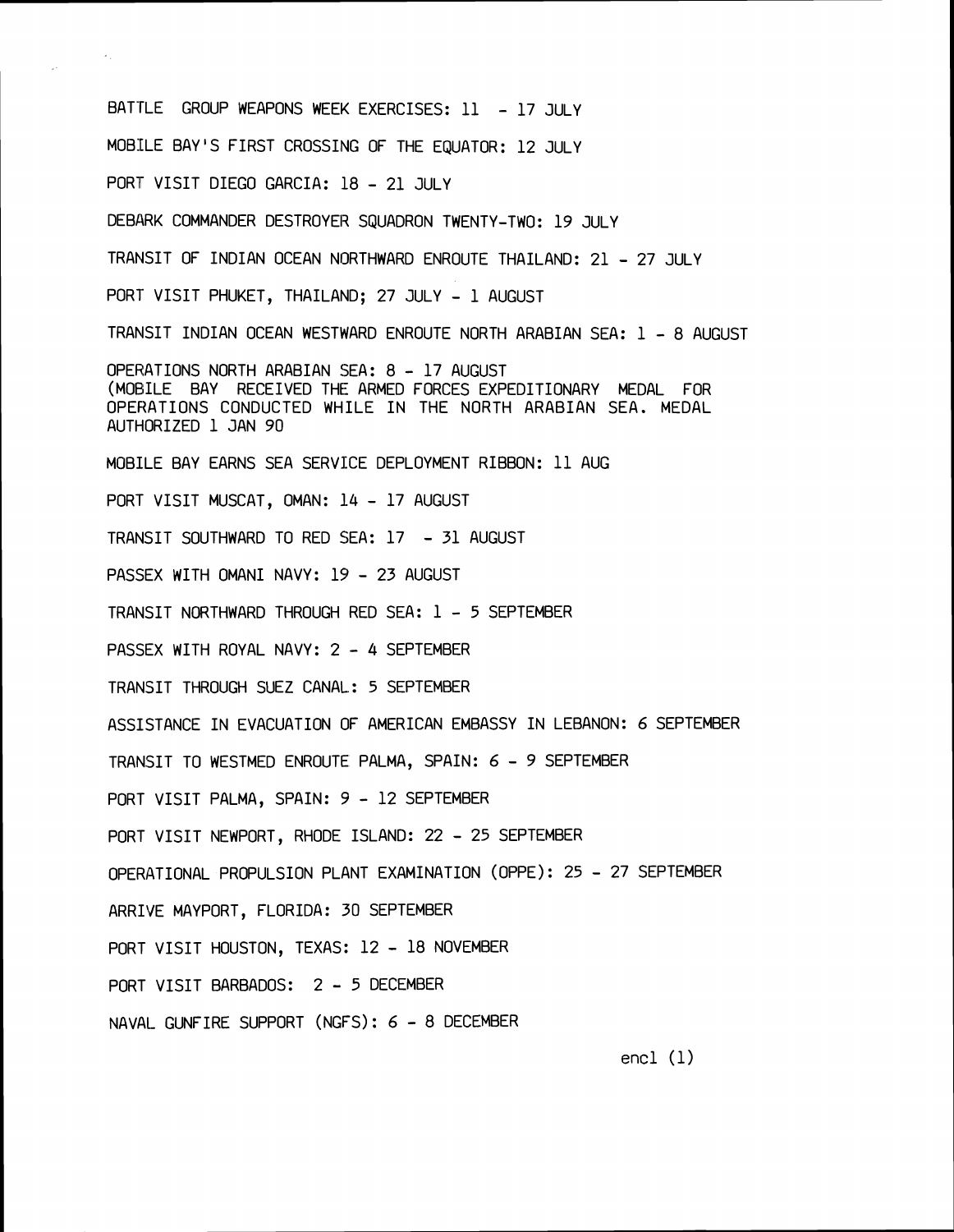ADVANCED ANTI-SUBMARINE WARFARE (ASW) EXERCISES: 9 - 12 DECEMBER ARRIVE MAYPORT: 15 DECEMBER

 $\label{eq:2} \begin{split} \frac{1}{2} \frac{1}{\sqrt{2}} \frac{1}{\sqrt{2}} \frac{1}{\sqrt{2}} \frac{1}{\sqrt{2}} \frac{1}{\sqrt{2}} \frac{1}{\sqrt{2}} \frac{1}{\sqrt{2}} \frac{1}{\sqrt{2}} \frac{1}{\sqrt{2}} \frac{1}{\sqrt{2}} \frac{1}{\sqrt{2}} \frac{1}{\sqrt{2}} \frac{1}{\sqrt{2}} \frac{1}{\sqrt{2}} \frac{1}{\sqrt{2}} \frac{1}{\sqrt{2}} \frac{1}{\sqrt{2}} \frac{1}{\sqrt{2}} \frac{1}{\sqrt{2}} \frac{1}{\sqrt{2}} \$ 

 $\sim$   $\sim$ 

encl **(1)**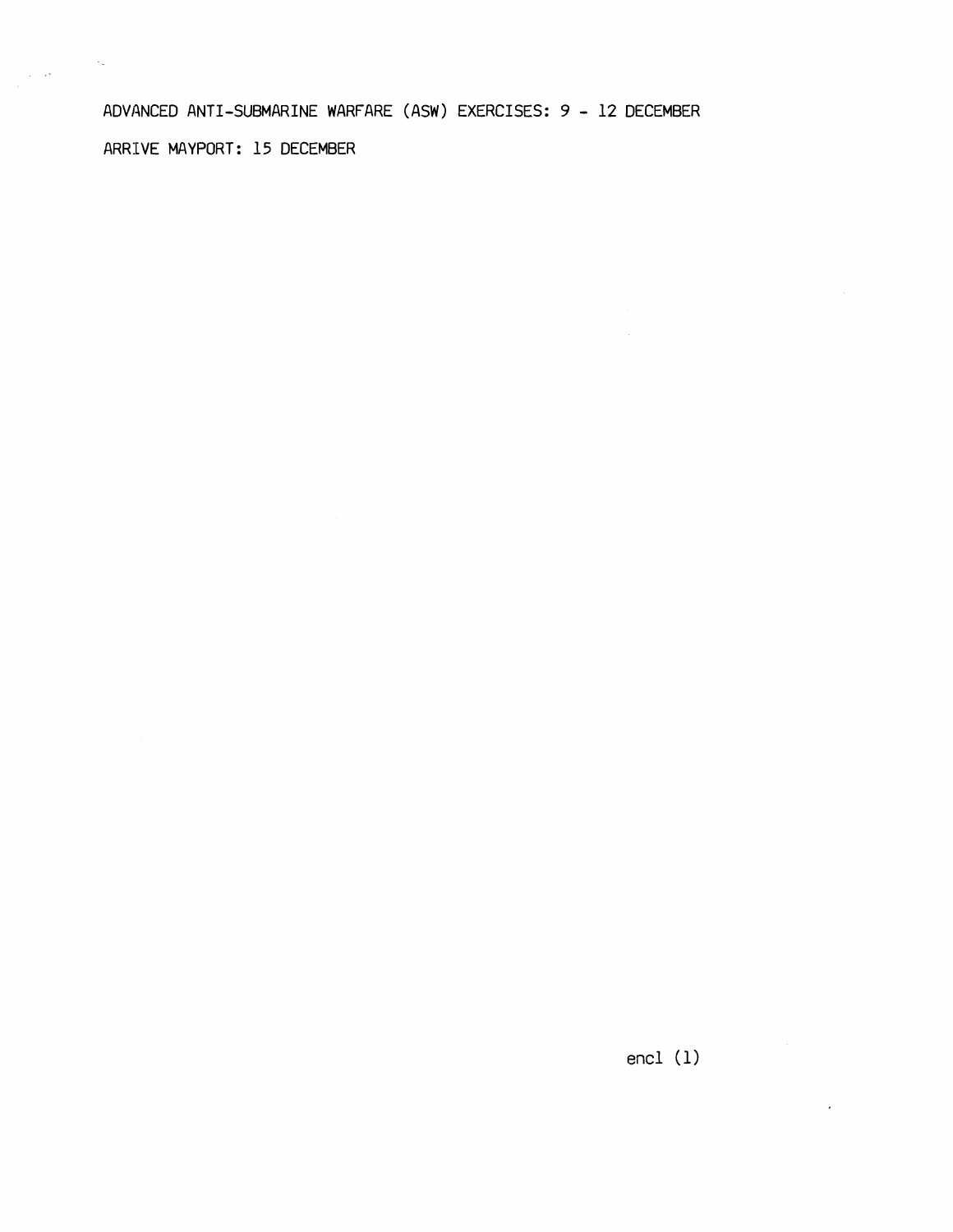## -- **NAWWTIVE**

On 9 January 1989, while inport Mayport, FL., MOBILE BAY in conjunction with USS AMERICA, Carrier Air Wing ONE, USS DALE, USS LAWRENCE, USS COMTE DE GRASSE, USS JOSEPH HEWES, and USS SEATTLE, scheduled deployers for Mediterranean/Indian Ocean Deployment 2-89, participated in Battle Force Inport Training (BFIT), an exercise designed to train the Battle Group for underway operations while still in respective homeports. The training was conducted during working hours for nearly three weeks and was concluded on 27 January.

Throughout most of February the Med/IO units, now designated Battle Group Golf under the tactical command of Commander, Cruiser Destroyer Group TWO, participated in Fleet Exercise (Advanced) 2-89, conducted in the Puerto Rican Operating Areas. MOBILE BAY functioned as the Anti-Air Warfare Commander and coordinated a Mobile Sea Range Missile Exercise which included a Remote Target Launch On Search (RTLOS) live missile firing with USS DALE.

MOBILE BAY successfully passed her second Naval Technical Proficiency Inspection (NTPI) on 6-7 March with no major discrepancies. During the week of 13 March MOBILE BAY passed six additional inspections: Aviation Certification (AVCERT), Aviation Readiness Exam (ARE), Combat Systems<br>Readiness Review (CSRR) Phase I, a NAVAL SAFETY CENTER survey, and a Command Inspection conducted by COMCRUDESGRU TWELVE, RADM R. G. Guilbault. All inspections were successfully completed with no major discrepancies. During the week of 10 April the series of Pre-Deployment Inspections continued as MOBILE BAY passed a Supply Management Inspection (SMI), CSRR Phase 11, and a COMNAVSURFLANT 3M inspection. Having completed all Plan of Overseas Movement (POM) encl (2)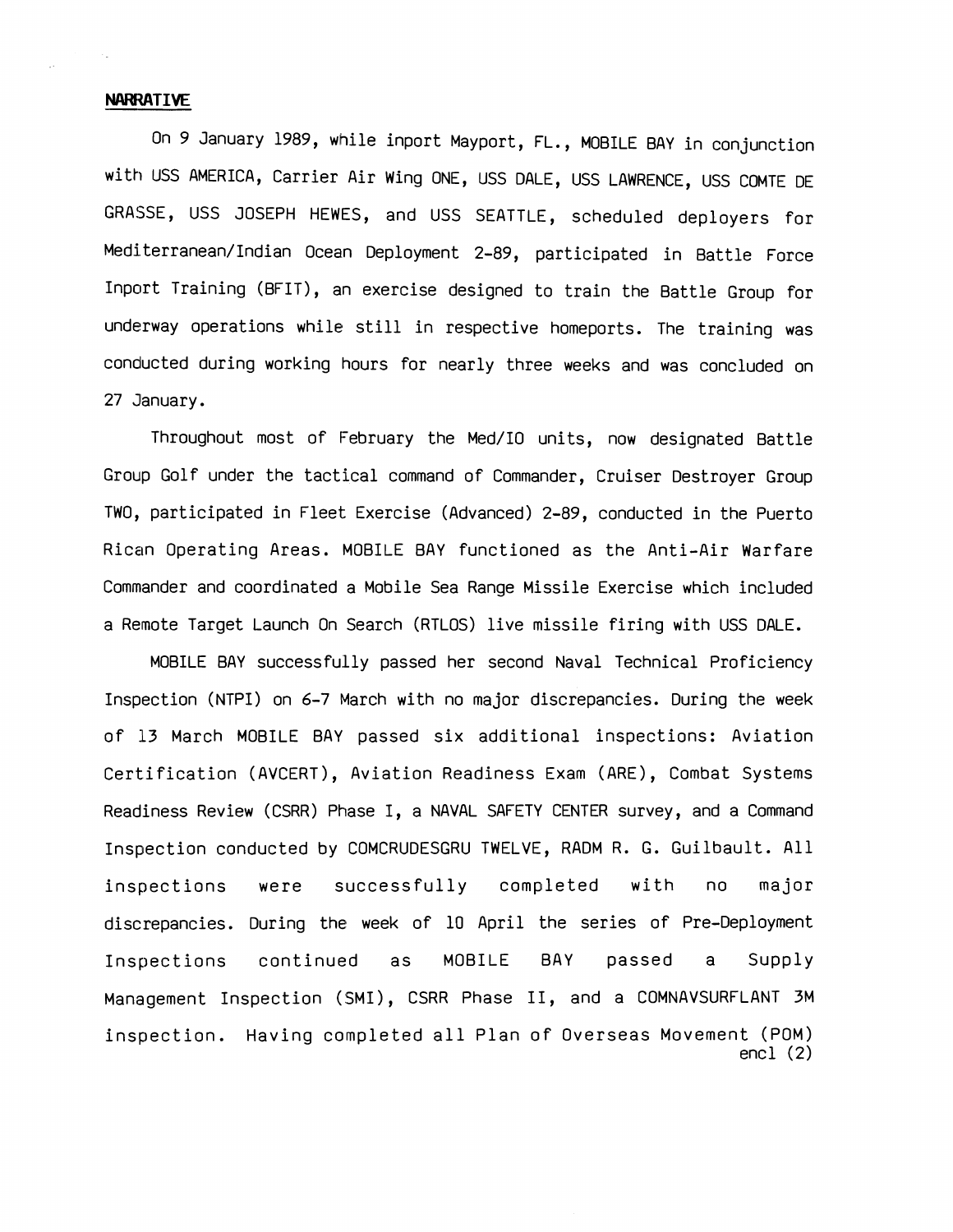requirements, MOBILE BAY was ready in all respects to conduct her first deployment.<br>On the morning of 11 May, MOBILE BAY, with HSL 44 Detachment 7

embarked, departed Mayport, Florida for her maiden deployment to the Mediterranean/Indian Ocean. After rendezvous with the other units of the USS AMERICA Battle Group, MOBILE BAY assumed duties as Force Anti-Air Warfare Commander as the Battle Group transited the Atlantic Ocean. Following inchop to the Mediterranean and the operational command of Commander, SIXTH Fleet, MOBILE BAY arrived in Malaga, Spain for a four day port visit. After a week of Western Med Operations, MOBILE BAY visited Benidorm, Spain for six days during which Commander Destroyer Squadron TWENTY-TWO embarked MOB1L.E BAY as the Battle Group Anti-Submarine Warfare ( ASW) Commander.

Following the port visits in Spain, AMERICA'S Battle Group participated in "National Week," an exercise involving three Carrier Battle Groups operating in the Central Mediterranean. The first portion of the deployment was completed with a port visit to Haifa, Israel during which Commander Destroyer Squadron TWENTY-TWO debarked MOBILE BAY.

MOBILE BAY conducted the transit of the Suez Canal in company with Battle Group Golf on 24 June. Following the transit, the Battle Group transited the Gulf of Aden and the Red Sea enroute the Gulf of Oman for three weeks of operations. Upon completion, the Battle Group transited south to Oiego Garcia for an upkeep period and maintenance availability. Enroute, Commander Destroyer Squadron Twenty-Two re-embarked MOBILE BAY. On 12 July MOBILE BAY entered the domain of Neptunus Rex, ruler of the Raging Main, and initiated all Pollywogs into the Ancient Order of encl **(2)**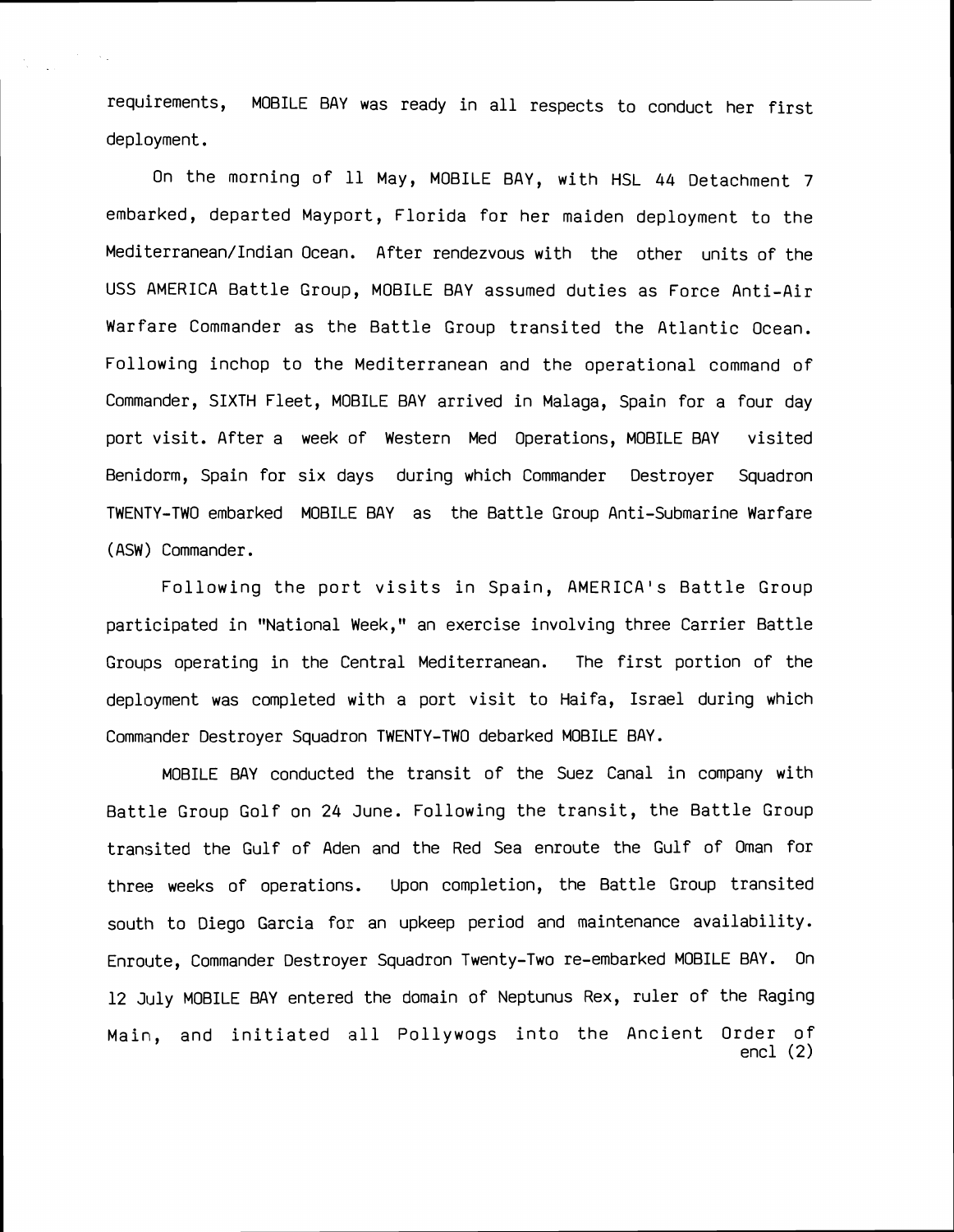Shellbacks in order to purify the ship for crossing the Equator, which occurred the same day.

Following arrival in the Diego Garcia Operating Area, the Battle Group conducted a "Weapons Week" which provided numerous missile and gun firing exercises. This training exercise was conducted with units of Maritime Prepositioning Squadron One and included live missile firings for MOBILE BAY, USS DALE, USS LAWRENCE and aircraft from Carrier Air Wing One, for which the Commanding Officer MOBILE BAY was the OCE.

During the short maintenance availability in Diego Garcia, Commander Destroyer Squadron TWENTY-TWO conducted a Surface Warfare Training Week with the overall Championship being won by MOBILE BAY. Before departure, Commander Destroyer Squadron TWENTY-TWO debarked MOBILE BAY for USS DALE.

After a brief underway period and operations in the Eastern Indian Ocean, MOBILE BAY arrived in Phuket, Thailand on 27 July for a 5 day port visit. National Tasking led to an emergency sortie and Battle Group Golf transit back to the North Arabian Sea for Contingency Operations in the Gulf of Oman.

While in the Gulf, MOBILE BAY participated in an PASSEX with units of the Sultanate of Oman's Navy and HMS NOTTINGHAM. The exercise concluded with a brief port visit to Muscat, Oman from 14 to 16 August.

Following two additional weeks in the North Arabian Sea, Battle Group Golf returned to the Red Sea enroute to a 5 September transit of the Suez Canal. During the transit, MOBILE BAY participated in PASSEXes with the Royal Navy and the Royal Saudi Arabian Navy.

Upon inchop to SIXTHFLT, emergency tasking kept the Battle Group in the Eastern Mediterranean as AMERICA'S Battle Group, in company with USS CORAL encl (2)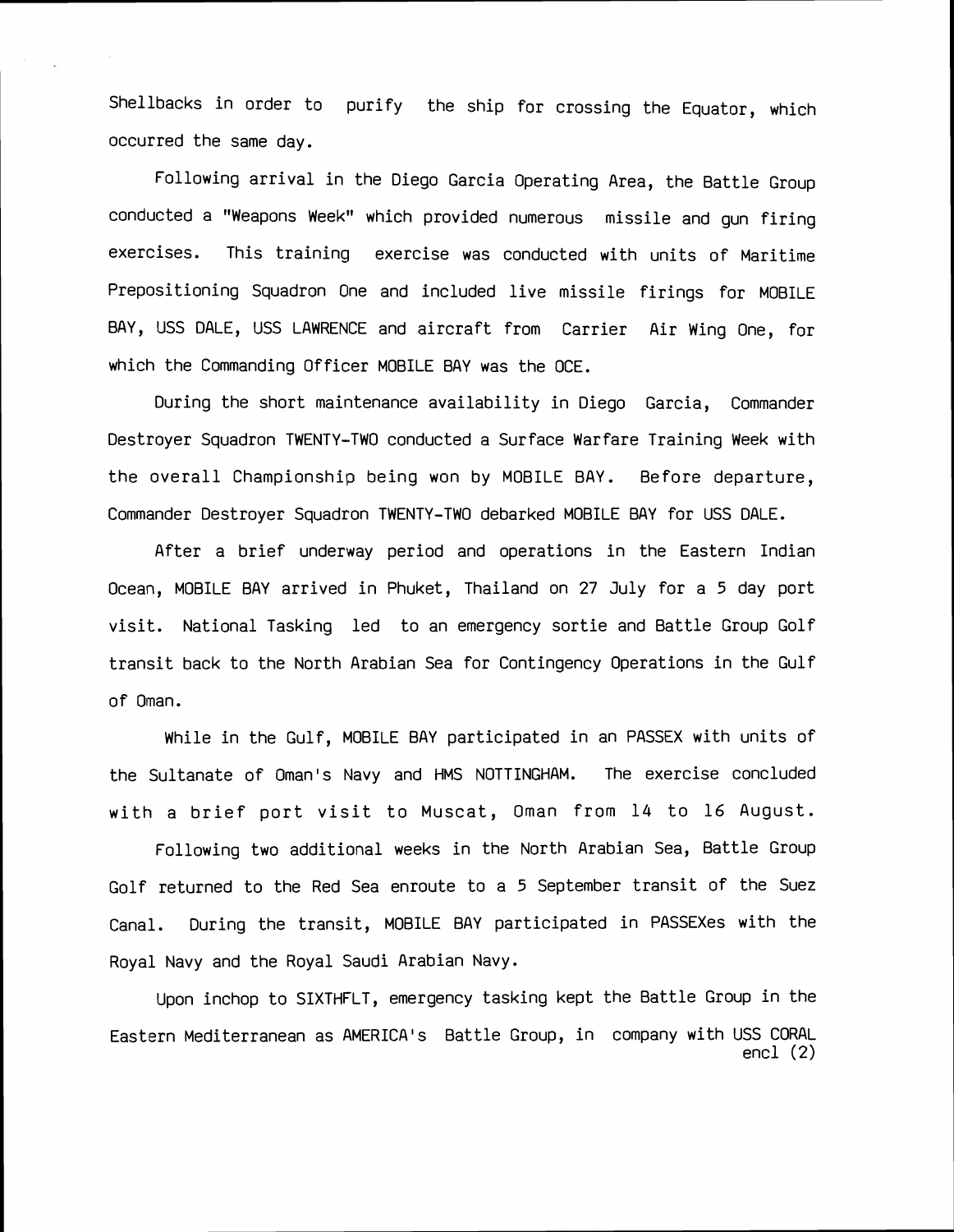SEA, responded to tasking from Commander Sixth Fleet for direct support of the evacuation of the American Embassy in Beirut, Lebanon on 6 September. Following successful evacuation operations, the Battle Group departed for the Western Mediterranean and MOBILE BAY sailed to Palma, Spain for her last port visit during the deployment. Following departure from Palma, MOBILE BAY detached from AMERICA's Battle Group and rendezvoused with USS CORAL SEA as her escort for transit home from her last deployment. MOBILE BAY transited the Straits of Gibraltar on 13 September and began the Westerly crossing of the Atlantic.

 $\sim$   $\sim$ 

Prior to returning to homeport, MOBILE BAY stopped in Newport, Rhode Island to embark Propulsion Examining Board members for an Operational Propulsion Plant Examination (OPPE) which was successfully completed 25 - 27 September.

MOBILE BAY returned to Mayport on 29 September. Following a one month leave and upkeep period, the ship set sail on 7 November for Houston, Texas where the crew participated in the 75th Anniversary Celebration of the Port of Houston. Returning to Mayport on 22 November, the ship completed preparations for upcoming Naval Gunfire Support Qualifications.

On 27 November, MOBILE BAY transited south for a three day port visit to Bridgetown, Barbados as an official representative for the Barbados Independence Celebrations. Following the port visit MOBILE BAY conducted Naval Gunfire Support (NGFS) exercises in Vieques, Puerto Rico. MOBILE BAY received an overall grade of 99.4 for the five exercises, with no exercise refirings or misfires. Following NGFS qualifications, the ship participated in Advanced ASW Exercises on the St. Croix Acoustic Range. MOBILE BAY returned to Mayport on 15 December. encl (2)